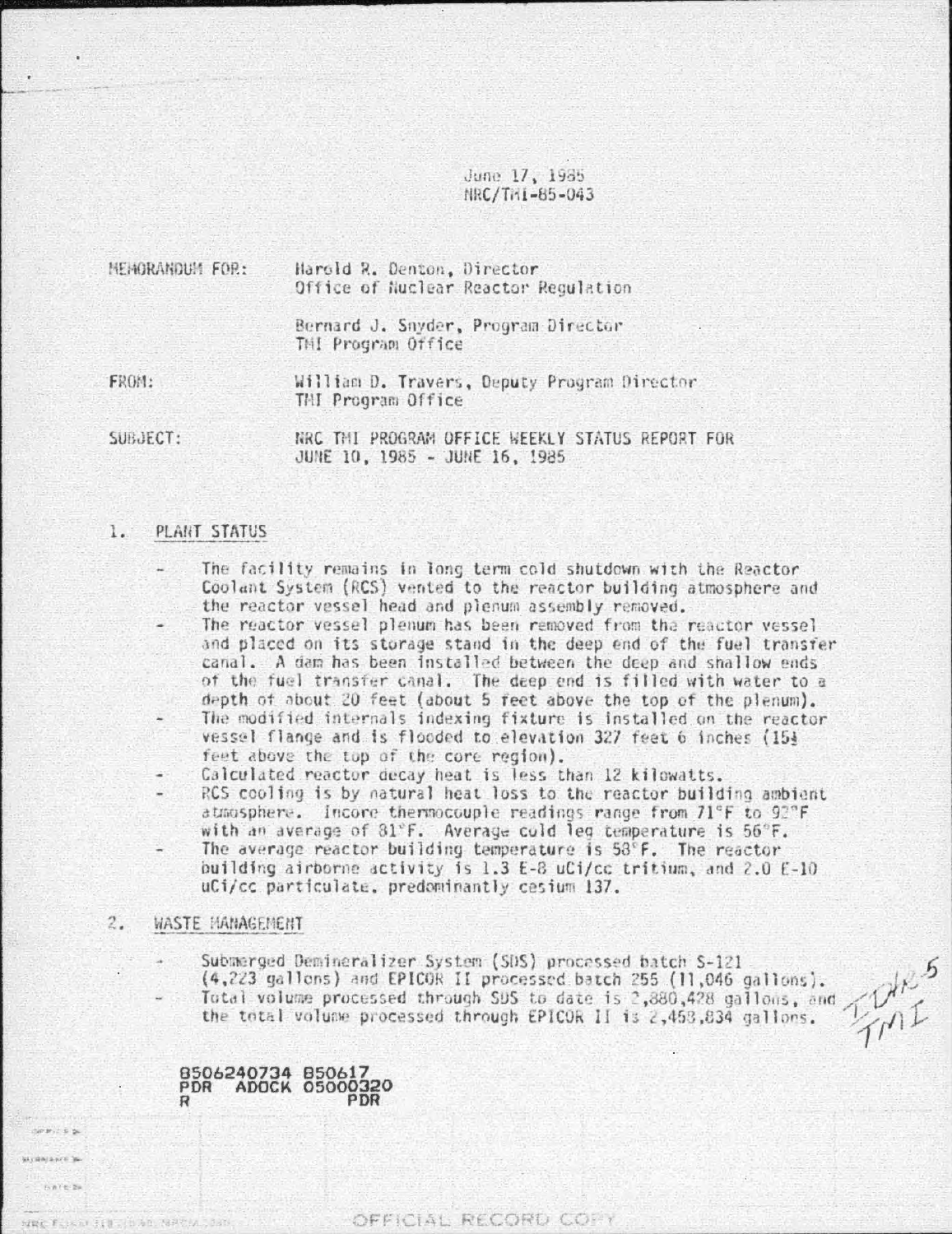Harold R. Denton Bernard J. Snyder.

June 17, 1985 NRC/TNI-85-043

## $3.$ DOSE REDUCTION/DECONTANINATION ACTIVITIES

- A water flush of the contaminated valve alley on the 281' elevation of the Fuel Handling Building was performed.
- Average general area radiation dose rate is 36 mrem per hour on the 347' level of the reactor building and is 160 mrem per hour on the 305' level of the reactor building.

### ENVIRONNENTAL MONITORING 4.

- The Lancaster water sample taken at the water works intake and analyzed by the US Environmental Protection Agency consisted of a seven day composite sample taken from May 25, to June 1, 1985. A gamma scan detected no reactor related radioactivity.
- TMI water samples taken by the US Environmental Protection Agency at the plant discharge to the river consisted of seven daily composite samples taken from Hay 25, to June 1, 1985. Gamma scans detected no reactor related radioactivity.
- The NRC outdoor airborne particulate sampler at the TMI Site collected a sample between June 5, and June 13, 1985. No reactor related radioactivity was detected. Analysis showed I-131 and Cs-137 concentrations to be less than the lower limits of detectability.
- The above EPA sample analysis results show THI site liquid effluents to be in accordance with regulatory limits. HRC requirements, and the City of Lancaster Agreement.

# REACTOR BUILDING ACTIVITIES 5.

Future work in the reactor building will be focused on preparations for the first phase of defueling in September 1985. The near term defueling preparations include installation of a 5-ton service crane over the refueling canal, completion of the Befueling Water Cleanup System and modifications to the auxiliary fuel handling bridge.

## AUXILIARY AND FUEL HANDLING BUILDING ACTIVITIES  $6.$

- Installation of the Defueling Water Cleanup System (DWCS) continued.
- Boration of the processed water storage tank Number 1 is in progress. The chemical addition will be completed in June.

### 7. NRC LVALUATIONS IN PROGRESS

- Defueling Water Cleanup System Technical Evaluation
- Technical Specification Change Requests numbers 46 and 48  $\blacksquare$
- Equipment Hatch Removal Safety Evaluation
- Recovery Operations Plan Change numbers 27 and 29
- Fuel Canister Technical Evaluation
- Fuel Handling Senior Reactor Operator Training Program
- Defueling Safety Evaluation:

| OFFICE                         |                      |
|--------------------------------|----------------------|
| <b>URNAME</b>                  |                      |
| DATE                           |                      |
| VRC FORM 318 (10 80) NRCM 0240 | OFFICIAL RECORD COPY |

Z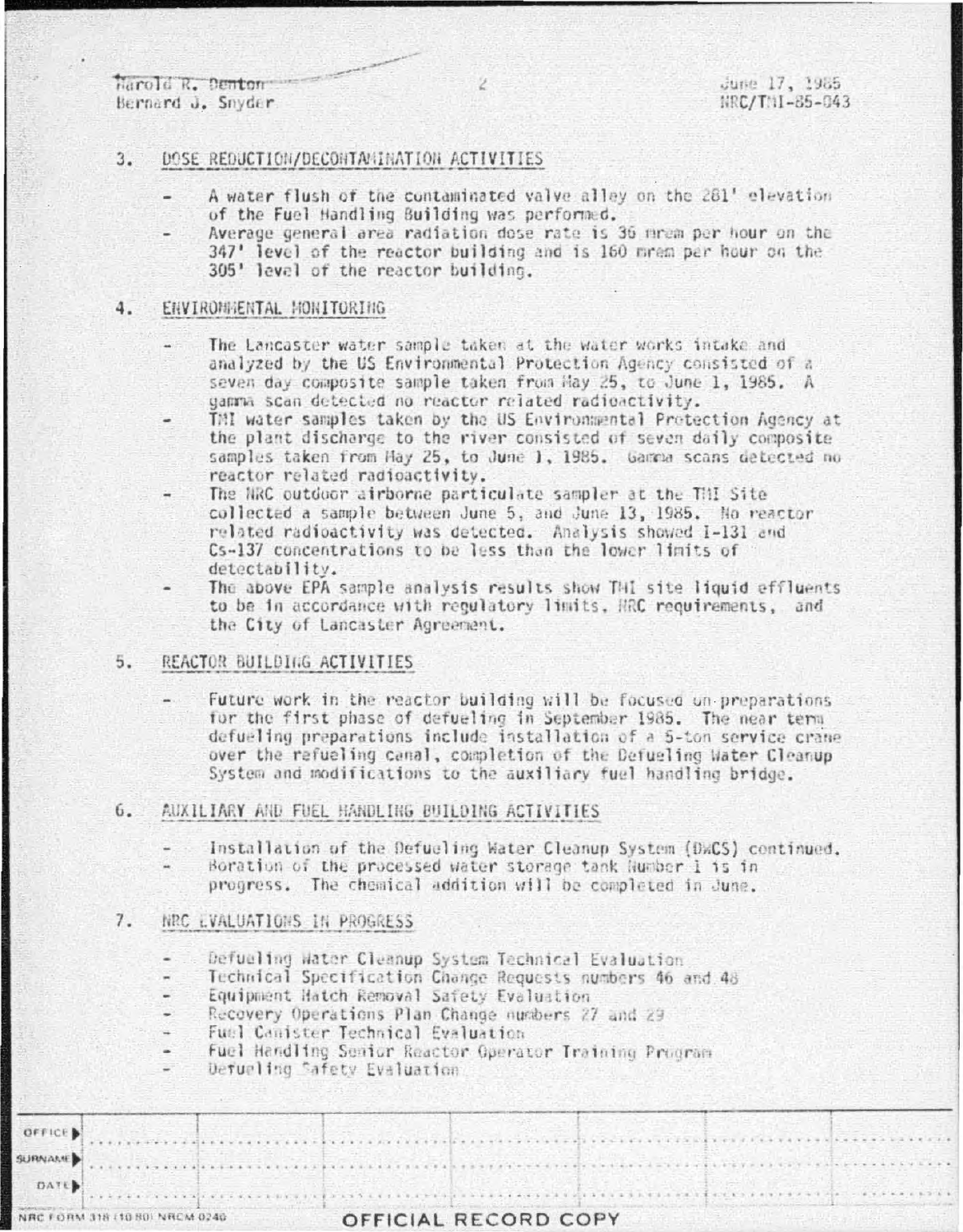Harold R. Denton Bernard J. Snyder June 17, 1985<br>NRC/THI-85-043

- PROJECTED SCHEDULE OF FUTURE EVENTS 8.
	- Start of Defueling: September 1985  $\frac{1}{\sqrt{2}}$
- 9. PUBLIC HEETING
	- The Advisory Panel for the Decontamination of Three Mile Island Unit  $\overline{\phantom{a}}$ 2 will meet with the NRC Commissioners on June 20, 1985, at 11:00 AM, in Washington, D.C.

William D. Travers Deputy Program Director THI Program Office

| 计程序语言 化分析系统 | <b>318 (10.80) NRCM 0240</b> |  | OFFICIAL RECORD COPY |  |  |  |  |
|-------------|------------------------------|--|----------------------|--|--|--|--|
| DATE        |                              |  |                      |  |  |  |  |
|             |                              |  |                      |  |  |  |  |
| SURNAMED    |                              |  |                      |  |  |  |  |
| OFFICE D    |                              |  |                      |  |  |  |  |
|             |                              |  |                      |  |  |  |  |